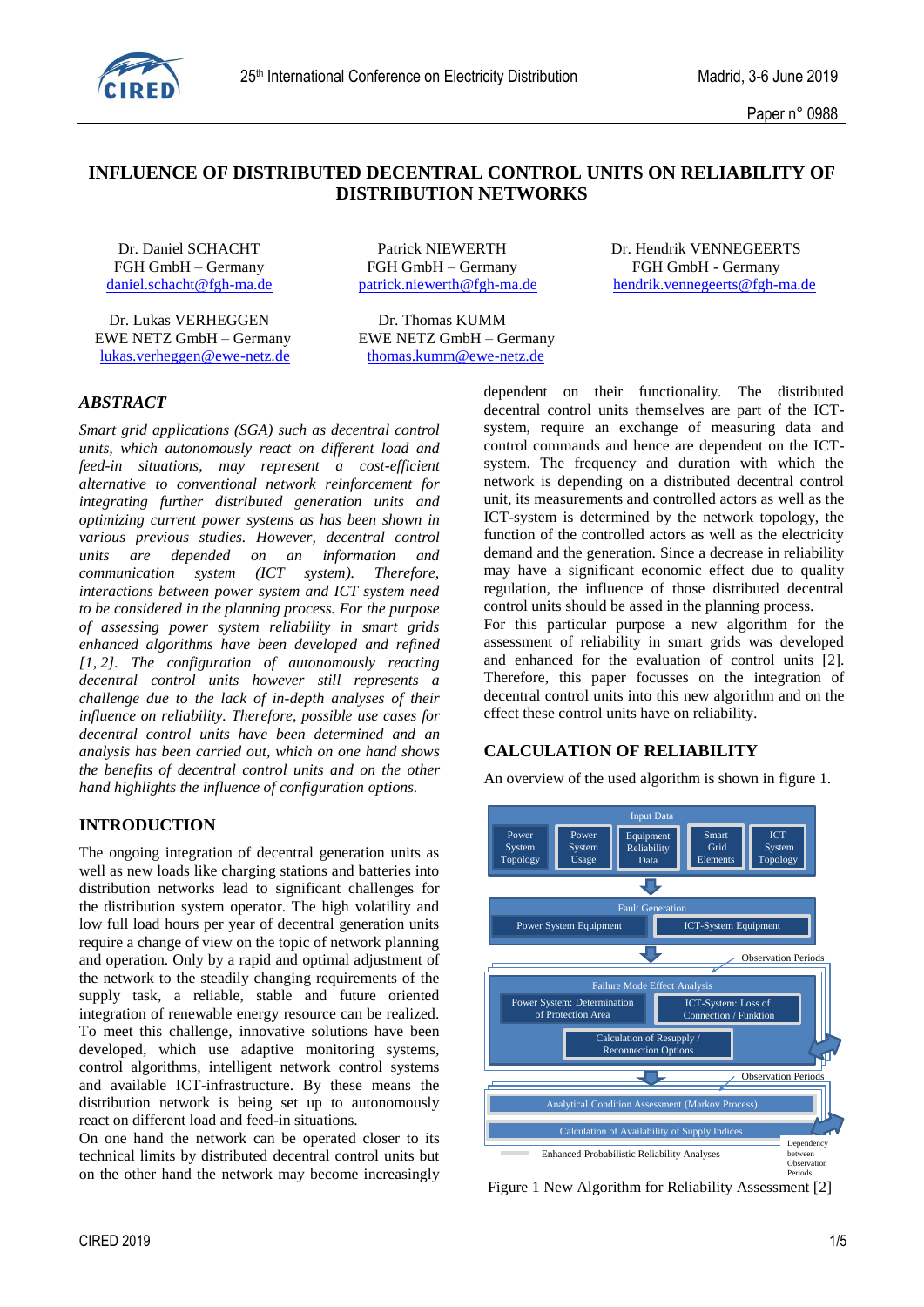

Currently new algorithms, such as introduced in [1-3], allow the assessment of reliability in smart grids. The enhancements of these algorithms compared to those presently used are the modelling of ICT system and SGA, their simulation in the resupply process. Furthermore, the detailed consideration of time dependency of network utilization in order to cover a temporary need of SGA and the time dependency of equipment reliability are added. In the course of the project the algorithm was enhanced by the model of decentral control units.

## **OVERVIEW OF TEST SYSTEM**

In the project Green Access [4] EWE NETZ GmbH is carrying out a field test with interacting distributed decentral control units on the low and medium voltage level, which is being supported by FGH with analytical assessments on reliability. The overall test system consists of three low voltage (LV) networks within a part of a medium voltage (MV) network, as shown in figure 2.



Figure 2 Setup for Field Test and Analytical Assessment

Each low voltage network as well as the part of the medium voltage network are being monitored and autonomously controlled by a decentral control unit. Whereas, the low voltage control units primarily control the LV network and secondarily provide flexibility to the medium voltage network by variating total load and feedin. The MV control unit monitors and controls actors on the MV level as well as requests flexibility from the LV control units. LV and MV control units operate without dependencies on each other. In reality no congestion management is needed in standard operation conditions. However, in the project Green Access reduced ampacity limits are used to test the congestion management capability of the decentral control units. The following investigations are done on these test systems. This measure leads to a point of reference, which requires congestion management in standard operation conditions.

## **ENHANCEMENT OF ALGORITHM BY DECENTRAL CONTROL UNITS**

Functionalities of the decentral control unit are the generation of a detailed information about the live status of the network via state estimation and the control of actors in such a way that currents and voltages are kept within the technical boundary conditions.

Thereby, the algorithm for the state estimation is based on a network model, measurement data and switching states as well as pseudo measurements. For increasing the robustness of the state estimation real measurements are extended by pseudo measurements, which are generated based on available information on connected loads and generation units. The results of the state estimation are used in further algorithms and routines to evaluate the current network status. Therefore, the accuracy of the state estimation has to lie within certain limits for voltage and current estimations. These limits usually lie within the range of  $0.5 - 1\%$  for voltages and  $1\% - 5\%$  for currents. Based on the information provided by the state estimation the decentral control unit performs an autonomous control of the associated actors.

The SGA of decentral control unit as well as its features were implemented in the new algorithm for evaluation of reliability. Control units receive data from measurement units and need to react on failures of measurement units. For a correct implementation of the unit's dependencies measurements were classified into obligatory and optional measurements. If an optional measurement is unavailable the state estimation still works within the predefined limits. If an obligatory measurement is unavailable the state estimation is no longer able to provide information with the necessary accuracy and the control unit needs to be set in a defined fallback solution. In this case actors controlled by the control unit are set in a predefined fallback solution for communication failure as well. This fallback solution for communication failures can be defined separately for each generation unit and is set to network disconnection in the field test setup.

### **RESULTS**

Calculations with the new algorithm were carried out for the exemplary test system shown in figure 2. In the network congestion management (CM) was used to integrate more generation units than technically possible without CM. In common operating conditions during periods of maximum power injection and very low demand CM is used to prevent cable overloading. After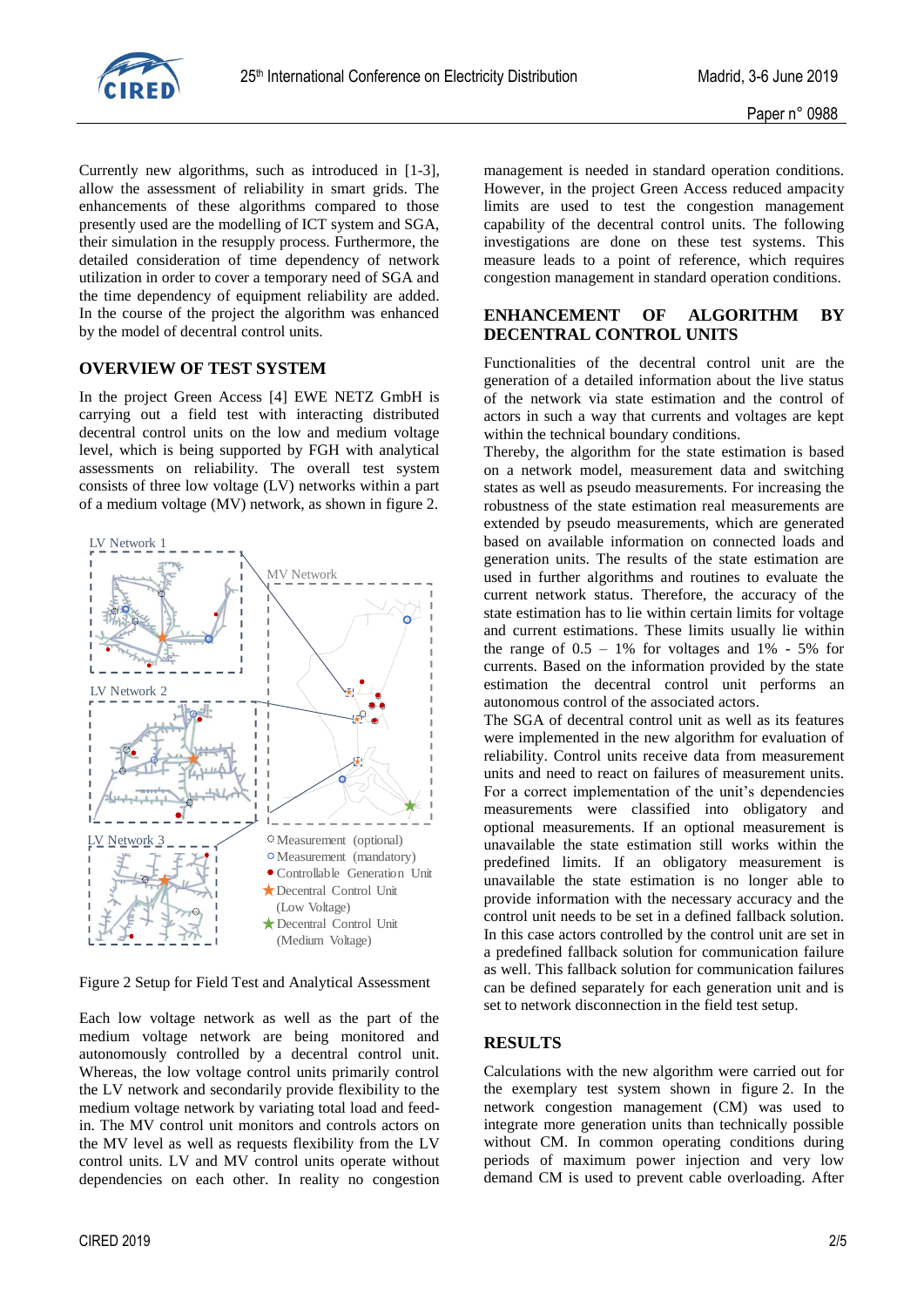

faults during times of resupply CM is needed to prevent equipment overloading, since some ampacity limits are reduced significantly. If the necessary reduction in feedin exceeds the controllable amount provided by CM, generation units need to be disconnected, which leads to additional deficits besides the deficits caused by network disconnection based on power system equipment (PSE) failure. Reliability data for ICTE Equipment is listed in Table 1.

|                     | <b>Failure Rate</b> | Time to    |
|---------------------|---------------------|------------|
| Equipment           | $[1/a, 1/(a*km)]$   | Repair [h] |
| Control Unit        | 0.076               | $2**$      |
| <b>MV</b> Sensor    | 0.033               | $7**$      |
| M V Actor           | 0.012               | $7**$      |
| <b>PLC</b> Router   | 0.8                 | $7**$      |
| <b>PV Converter</b> | 0.018               | $7**$      |
| <b>PV</b> Gateway   | 0.04                | $7**$      |
| NS Sensor / Actor   | 0.076               | $7**$      |
| <b>PLC</b> Signal   | 0.008               | $7**$      |
| Fiber Optic Cable   | 0.004               | $6***$     |
| Mobile Signal       | 0.008               | $7**$      |
|                     |                     |            |

\*\*Estimated Value

Table 1 specific data of ICTE reliability in Green Access



#### **Control Unit in Low Voltage Network**

Figure 3 Field Test Setup for Low Voltage Network 2

Figure 3 shows the field test setup for LV network 2. In total 4 photovoltaic (PV) generation units can be controlled by the control unit. Three of those units are connected by mobile signal to a manufactures database.

The decentral control unit receives information from this database and sends commands to the PV units by means of this database. A fourth PV unit is connected by means of power line communication to the control unit. Furthermore, measurement units are connected with power line communication to the control unit. There are in total 5 nodes with measurements, of which 3 are obligatory measurements. This means, if one of these measurements is not available the decentral control unit will go into communication failure mode and all control features will be shoot down. For this setup reliability calculations were carried out.

First of all, it can be stated that customers with power demand and generation units without a connection to the ICT system are not affected by the ICT system or its setup in any way. There are two reasons for this result. First, customers and other generators have no direct connection to the ICT system and therefore cannot be directly affected. Second, the fallback solutions for the actively controlled generation units define a network disconnection in case of communication failure, which means that in any failure event these units are disconnected from the network immediately. Situations with network overloading due to uncontrolled feed-in are thereby actively prevented.



Figure 4 ASIDI Values for Low Voltage Units

The effect of the setup on generation units with connection to the ICT system are shown in Figure 4. Depending on the feed-in times of the generation units to the network the ASIDI value is increased significantly by about 140 to 180 min./a.

This sharp increase can be attributed to the use of power line communication for the connection of the measurement units. The low reliability values for the power line communication routers and the high dependence of the system on the availability of these measurements lead to this significant effect. The decentral control unit itself only accounts for an increase of 8 min./a of the ASIDI value, as shown in figure 5.

The increase in interruption duration per year is very high but this does not necessarily mean, that the reduction of feed-in by the generation units is significantly affected.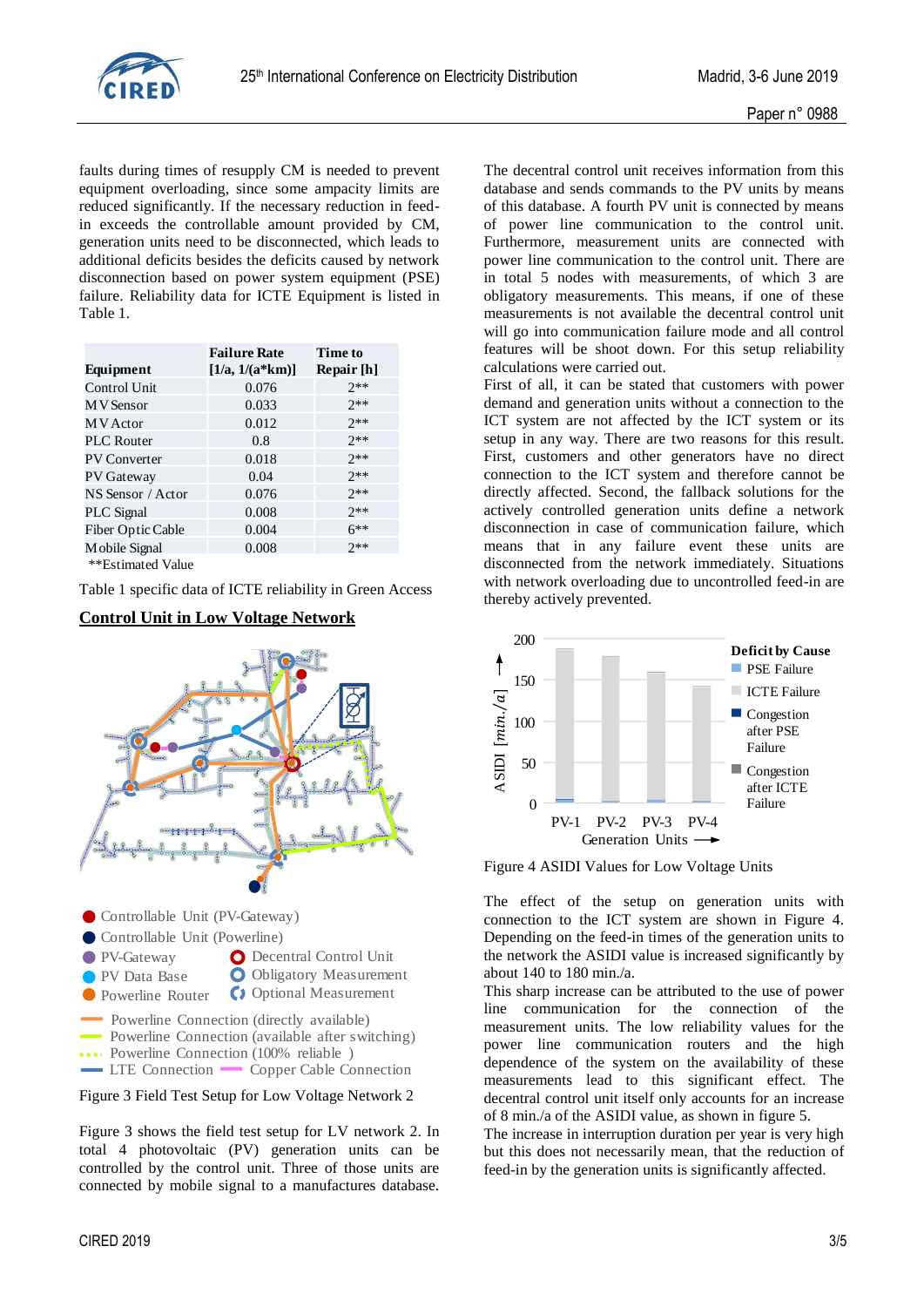



Figure 5 Contributions of ICT to ASIDI

Figure 6 shows the reduction in feed-in due to failure situations and the reduction of feed-in for purposes of congestions management.



Figure 6 Reduction of Energy Feed-In

For this comparison a reduction of feed-in for congestion management of up to 3% of the yearly produced energy was assumed. The comparison shows that the feed-in reduction in standard operation modes is significantly higher than the reduction caused by failure situations.

# **Control Unit in Medium Voltage Network**

Figure 7 shows the field test setup for the medium voltage (MV) networks. In total 6 generation units can be controlled by the medium voltage control unit. One of those units is connected by mobile signal via a manufactures database as previously explained for the low voltage network. The other five generation units as well as the low voltage control units and medium voltage measurement units are directly connected by mobile communication with the medium voltage control unit.

In total there are 9 nodes with measurements on the medium voltage level. Five of these measurements are obligatory measurements. According to the manufacturer this number could be significantly reduced by a more complex setup of the state estimation algorithm. In the field test the complex setup was not selected on purpose because on a physical level there was no actual need for the integration of CM in the network. Therefore, the

configuration represents the most basic setup of the control unit's algorithm. The medium voltage control unit acts in a similar way to unavailability of measurements as the low voltage control unit. In case measurements are unavailable over a longer period of time (hardware failure of measurement unit), all control functionalities are shot down. For this setup reliability calculations were performed.



Figure 7 Field Test Setup for Medium Voltage Network

The results for customers with power demand and generation units with no connection to the decentral control system show, that they are unaffected by the new system.



Figure 8 ASIDI Values for MV Generation Units

The effect of the setup on generation units with connection to the ICT system are shown in Figure 8. Depending on the feed-in times of the generation units to the network, the ASIDI value is increased significantly by about 32 min./a. A detailed analysis of the